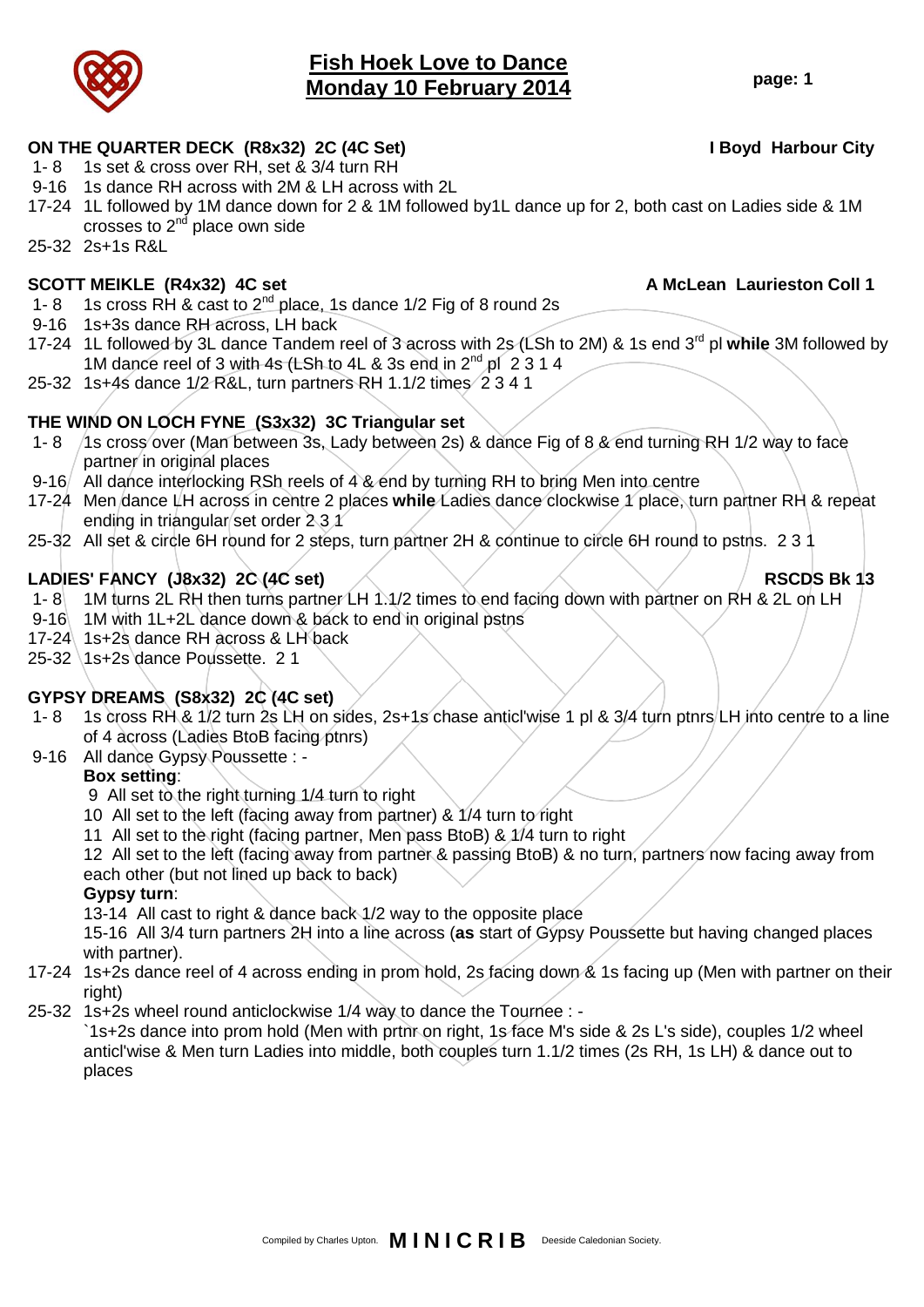**Fish Hoek Love to Dance Monday 10 February 2014 page: 2** 

## **NEVER AT SEA (R3x48) or (R6x48) 6C Set 4s, 5s & 6s on opp sides**

- 1- 8 1s cross RH & cast to 2nd place, cross LH & cast to 3rd place **while** 6s cross RH & cast to 5th place, cross LH & cast to  $4<sup>th</sup>$  place
- 9-16 1M+6L Prom hold dance reel of 3 with 4s (pass 4M LSh to start) **while** 6M+1L dance reel of 3 with 3s (pass 3M LSh) end 1s in  $3^{rd}$  place side by side facing up & 6s in  $4^{th}$  place facing down ready for...
- 17-24 1s & 6s dance reflection reels on sides dancing up/down between 3s/4s to start
- 25-32 1s+6s dance R&L ending with 1s facing up & 6s facing down
- 33-36 End couples cross RH **while** cple in 2nd+3rd pl **also** cple in 4th+5th pl dance 1/2 RH across & all (1st+2ndpl, 3<sup>rd</sup>+4<sup>th</sup>pl, 5<sup>th</sup>+6<sup>th</sup>pl) change pl LH on side
- 37-40 Repeat bars 33-36
- 40-44 Repeat bars 33-36
- 45-48 All turn partners RH 5 4 6(1)(3)(2)
- Dance 3 times to end  $6.54(3)(2)(1)$  or 6 times to end 1 2 3(4 )(5)(6)

# **TEA-BREAK**

#### **THE PIPER & THE PENGUIN (R88) Sq.Set R Goldring Scotia Suite**

- 1-8 Ladies dance RSh round their corners, dance RH across ending in centre
- 9-16 Ladies dance LSh round their partners, dance LH across & back to places
- 17-24 Men dance RSh round their partners, dance RH across ending in centre
- 25-32 Men dance LSh round corners, dance LH across & back to places
- 33-40 1s & 3s turn partners RH 1.1/4 times, Men followed by partners dance out between side couples & back to places (1M thru 4s & 3M thru 2s)
- 41-48 1s+3s dance R&L
- 49-64 2s+4s repeat bars 33-48
- 65-72 Ladies dance in turning right about to dance out, cast clockwise to opposite Lady's place
- 73-80 Men dance in turning left about to dance out, cast anticlockwise to opposite places
- 81-88 All turn partners RH 1.1/4 times into prom hold, Promenade anticlockwise 1/2 way round to original places

# **BEST SET IN THE HALL (J8x32) 3C (4C Set) H Greenwood RSCDS Bk 46**

- 1- 8 1s set & 1L followed by partner casts below 3s, 1L crosses & casts up to face her 1st corner **while** 1M dances up the middle to face  $1<sup>st</sup>$  corner
- 9-12 1s set to 1<sup>st</sup> corners & dance RSh round each other into 3<sup>rd</sup> corner (pstn) while 1<sup>st</sup> corners dance in & turn right about to face their original position
- 13-16 1s+1st crnr person set & 1st crnr persons dance RSh round each other into diag opp crnrs **while** 1s dance in & pivot to right to face 2<sup>nd</sup> crnrs
- 17-24 1s repeat bars 9-16 with  $2^{nd}$  corners & end passing RSh to  $2^{nd}$  place opposite sides. (3)(1)(2)
- 25-32 2s+1s+3s chase clockwise 1/2 way & turn partners RH

## **THE DREAM CATCHER (S96) Sq.Set**

- 1- 8 All circle 8H round & back
- 9-16 1s+3s dance the Swirl:- Turn partner RH into Allemande hold & dance LSh round other couple 1/2 way, dance LH across & swirl to face side couples (BtoB with ptnr & Lady facing Man)
- 17-24 All dance reels of 4 across
- 25-32 All set & dancing couples dance out between side couples, cross & cast to change places RH with partner back into places
- 33-40 All set & advance with partners, retire diagonally with corners & set
- 41-48 1L+4M dance R&L with 3L+2M (on diagonal)
- 49-56 1M+2L dance R&L with 3M+4L (other diagonal)
- 57-64 All set with corners, Adv+Ret with partners & set
- 65-88 2s & 4s repeat bars 9-32
- 89-96 All circle 8H round & back